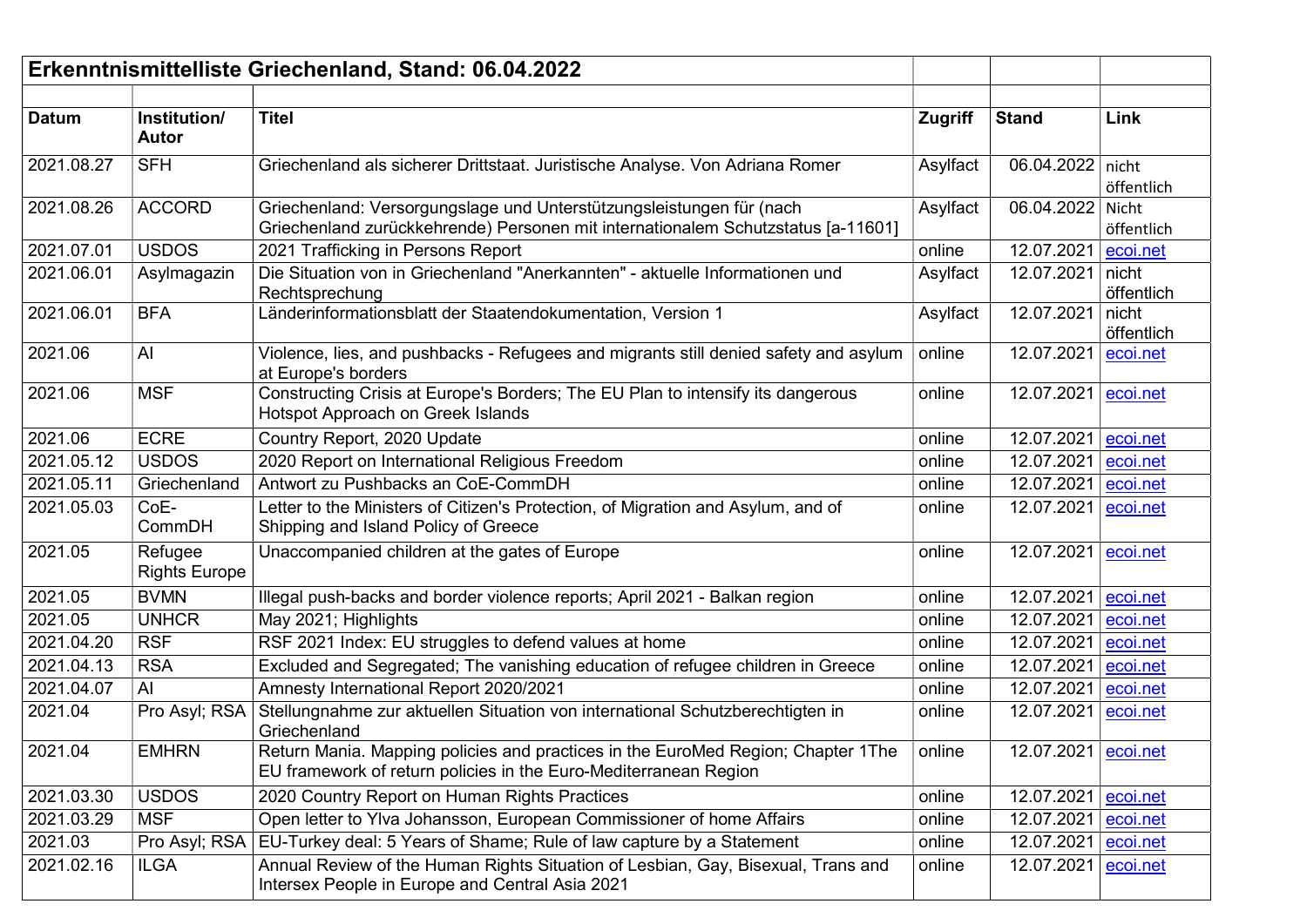| 2021.02    | Mobile Info<br>Team | The living conditions of applicants and beneficiaries of international protection -<br>Evidence of Greece's failure to provide sustainable accommodation solutions                                              | online   | 12.07.2021          | ecoi.net            |
|------------|---------------------|-----------------------------------------------------------------------------------------------------------------------------------------------------------------------------------------------------------------|----------|---------------------|---------------------|
| 2021.02    | Griechenland        | Ablehnung einer Take Charge Anfrage an den deutschen Dublin Unit                                                                                                                                                | Asylfact | 12.07.2021          | nicht<br>öffentlich |
| 2021.02    | AI                  | Europe: Pushback practices and their impact on the human rights of migrants and<br>refugees - Amnesty International Submission to the United Nations (UN) Special<br>Rapporteur on the Human Rights of Migrants | online   | 12.07.2021          | ecoi.net            |
| 2021.01.13 | <b>HRW</b>          | World Report 2021                                                                                                                                                                                               | online   | 15.01.2021          | ecoi.net            |
| 2021.01.08 | <b>ECRE</b>         | Greece: Deaths and Push-backs Continue, Racist Attack on Hosting Centre for<br>Unaccompanied Children, Camp Conditions Deteriorating                                                                            | online   | 12.07.2021          | ecoi.net            |
| 2021.01.06 | <b>UNHCR</b>        | Cash Assistance Update November 2020                                                                                                                                                                            | online   | 11.01.2021          | unhcr.org           |
| 2021.01.01 | <b>ECRE</b>         | Asylum in Greece: A situation beyond judicial control? ECRE's assessment of<br>opportunities for and obstacles to the use of legal challenges to support compliance<br>with EU asylum law in Greece             | online   | 12.07.2021          | ecoi.net            |
| 2021.01    | <b>UNODC</b>        | Global Report on Trafficking in Persons 2020; Country Profile Western and Southern<br>Europe                                                                                                                    | online   | 12.07.2021          | ecoi.net            |
| 2020.12.31 | <b>DW</b>           | Griechen wollen Bau von Flüchtlingslager beschleunigen                                                                                                                                                          | online   | 11.01.2021          | dw.com              |
| 2020.12.30 | <b>ACCORD</b>       | Anfragebeantwortung: Aufnahmesituation für Schutzberechtigte in Griechenland,<br>speziell für UMFs                                                                                                              | online   | 12.07.2021          | ecoi.net            |
| 2020.12.28 | <b>UNHCR</b>        | <b>ESTIA II Accomodation Capacity, Weekly Update</b>                                                                                                                                                            | online   | 11.01.2021          | unhcr.org           |
| 2020.12.28 | <b>UNHCR</b>        | Population breakdown in ESTIA II Accommodation Scheme                                                                                                                                                           | online   | 11.01.2021          | unhcr.org           |
| 2020.12.22 | <b>UNHCR</b>        | Aegean Islands Weekly Snapshot; 14 - 20 December 2020                                                                                                                                                           | online   | 04.01.2021          | ecoi.net            |
| 2020.12.18 | <b>TNH</b>          | Greece still accused of failing to protect migrant children                                                                                                                                                     | online   | 04.01.2021          | ecoi.net            |
| 2020.12.14 | <b>MSF</b>          | Lager auf den griechischen Inseln müssen dringend evakuiert werden                                                                                                                                              | online   | 04.01.2021          | ecoi.net            |
| 2020.12.12 | <b>BBC</b>          | Pushbacks: Migrants accuse Greece of sending them back out to sea                                                                                                                                               | online   | 04.01.2021          | ecoi.net            |
| 2020.12.09 | Pro Asyl; RSA       | Information zur Situation international Schutzberechtigter in Griechenland                                                                                                                                      | Asylfact | 04.01.2021          | nicht<br>öffentlich |
| 2020.12.08 | <b>UNHCR</b>        | ESTIA II Accommodation Capacity - Weekly Update as of 07.12.2021                                                                                                                                                | online   | 15.01.2021          | estia.unhcr.g       |
| 2020.12.02 | Migreurop           | Locked up and Excluded; Informal and illegal detention in Spain, Greece, Italy and<br>Germany                                                                                                                   | online   | 04.01.2021          | ecoi.net            |
| 2020.12    | Al                  | COVID-19 crackdowns; Police Abuse and the Global Pandemic                                                                                                                                                       | online   | 04.01.2021 ecoi.net |                     |
| 2020.11.30 | <b>UNHCR</b>        | Fact Sheet; Greece; 1-30 November 2020                                                                                                                                                                          | online   | 11.01.2021 ecoi.net |                     |
| 2020.11.26 | AA                  | Anfragebeantwortung an VG Magdeburg, AZ.: 4 A 13/20 MD                                                                                                                                                          | Asylfact | 04.01.2021          | nicht<br>öffentlich |
| 2020.11.19 | CoE-CPT             | Report to the Greek Government on the visit to Greece carried out by the European<br>Committee for the Prevention of Torture and Inhuman or Degrading Treatment or<br>Punishment (CPT) from 13 to 17 March 2020 | online   | 04.01.2021          | ecoi.net            |
| 2020.11    | <b>FMR</b>          | Recognising refugees in Greece: policies under scrutiny                                                                                                                                                         | online   | 04.01.2021 ecoi.net |                     |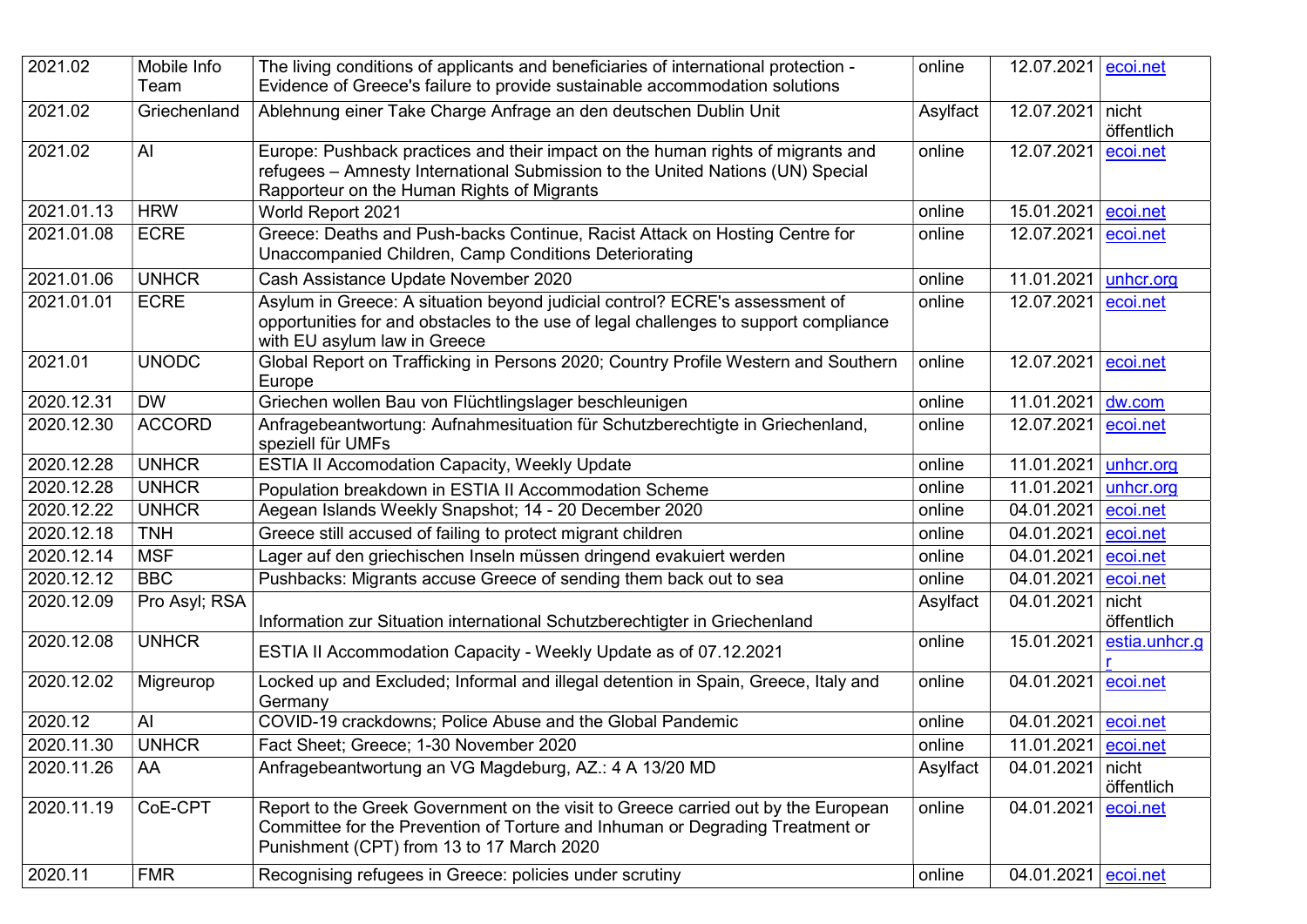| 2020.10.15 | AA             | Anfragebeantwortung an Schleswig-Holsteinisches Verwaltungsgericht, AZ.: 13 A<br>701/19                                                                                              | Asylfact   | 04.01.2021           | nicht<br>öffentlich                |
|------------|----------------|--------------------------------------------------------------------------------------------------------------------------------------------------------------------------------------|------------|----------------------|------------------------------------|
| 2020.10.07 | <b>TNH</b>     | Greece's 'new tactic' of migrant expulsion                                                                                                                                           | online     | 04.01.2021           | ecoi.net                           |
| 2020.09.30 | <b>UNHCR</b>   | UN agencies hail milestone as over 1000 asylum seekers relocated from Greece so<br>far this year through EU initiative                                                               | online     | 04.01.2021 ecoi.net  |                                    |
| 2020.09.14 | Pro Asyl       | Selbst anerkannten Flüchtlingen droht Verelendung                                                                                                                                    | online     | 21.01.2021           | proasyl.de                         |
| 2020.08.21 | AA             | Anfragebeantwortung an VG Bayreuth, AZ.: B 8 K 19.30979                                                                                                                              | Asylfact   | 04.01.2021           | nicht<br>öffentlich                |
| 2020.08    | Pro Asyl/RSA   | Recognised but unprotected: The situation of refugees in Victoria Square                                                                                                             | online     | 21.01.2021           | rsaegean.or<br>q                   |
| 2020.07.14 | <b>MSF</b>     | Regierung treibt Tausende Flüchtlinge gezielt in die Obdachlosigkeit                                                                                                                 | online     | 21.01.2021           | www.aerzte-<br>ohne-<br>grenzen.de |
| 2020.07.13 | <b>MSF</b>     | Greece evicts vulnrable refugees, leaves them on the streets                                                                                                                         | online     | 20.07.2020 ecoi.net  |                                    |
| 2020.07.12 | <b>DW</b>      | For recognized refugees in Greece, the hardship isn't over                                                                                                                           | online     | 11.01.2021           | dw.com                             |
| 2020.07.08 | <b>UNHCR</b>   | UN agencies welcome latest relocation of unaccompanied children from Greece, call<br>for further action and solidarity                                                               | online     | 20.07.2020 ecoi.net  |                                    |
| 2020.07.02 | <b>OXFAM</b>   | How the right to asylum in Greece is underminede by the lack of EU responsibility<br>sharing                                                                                         | online     | 20.07.2020 ecoi.net  |                                    |
| 2020.06.26 | <b>FP</b>      | Greece's Forgotten Child Refugees                                                                                                                                                    | online     | 20.01.2021           | foreignpolicy<br>.com              |
| 2020.06.04 | RSA; Pro Asyl  | Kurdestan Darwesh and others v. Greece and the Netherlands, Application no.<br>52334/19, Written submissions on behalf of Refugee Support Aegean (RSA) &<br><b>Stiftung PRO ASYL</b> | online     | 06.01.2020           | rsaegean.or<br><u>g</u>            |
| 2020.06.02 | <b>UNHCR</b>   | Greece must ensure safety net and integration opportunities for refugees                                                                                                             | online     | 20.07.2020 ecoi.net  |                                    |
| 2020.06.02 | <b>EASO</b>    | COVID-19 emergency measures in asylum and reception systems                                                                                                                          | online     | 20.07.2020 ecoi.net  |                                    |
| 2020.06    | AI             | Policing the Pandemic: Human Rights Violations in the Enforcement of COVID-19<br>Measures in Europe                                                                                  | online     | 20.07.2020 ecoi.net  |                                    |
| 2020.06    | <b>ECRE</b>    | <b>Country Report</b>                                                                                                                                                                | online     | 20.07.2020 ecoi.net  |                                    |
| 2020.06    | <b>RESPOND</b> | Integration Policies, Practices and Experiences                                                                                                                                      | online     | 20.07.2020 ecoi.net  |                                    |
| 2020.05.31 | <b>UNHCR</b>   | Fact Sheet; 1-31 May 2020                                                                                                                                                            | online     | 20.07.2020 ecoi.net  |                                    |
| 2020.04.30 | <b>UNHCR</b>   | <b>Accommodation Update</b>                                                                                                                                                          | online     | 20.07.2020 ecoi.net  |                                    |
| 2020.04.23 | The World      | In Greece, refugees and migrants turn to each other to get through coronavirus<br>pandemic                                                                                           | online     | 20.01.2021   pri.org |                                    |
| 2020.04.16 | AI             | Human Rights in Europe - Review of 2019                                                                                                                                              | online     | 20.07.2020 ecoi.net  |                                    |
| 2020.03.20 | <b>BFA</b>     | Länderinformationsblatt der Staatendokumentation, Kurzinformation                                                                                                                    | <b>BFA</b> | 20.07.2020 nicht     | öffentlich                         |
| 2020.03.19 | <b>BFA</b>     | Länderinformationsblatt der Staatendokumentation, Gesamtaktualisierung vom<br>04.10.2019                                                                                             | Asylfact   | 21.01.2021           | nicht<br>öffentlich                |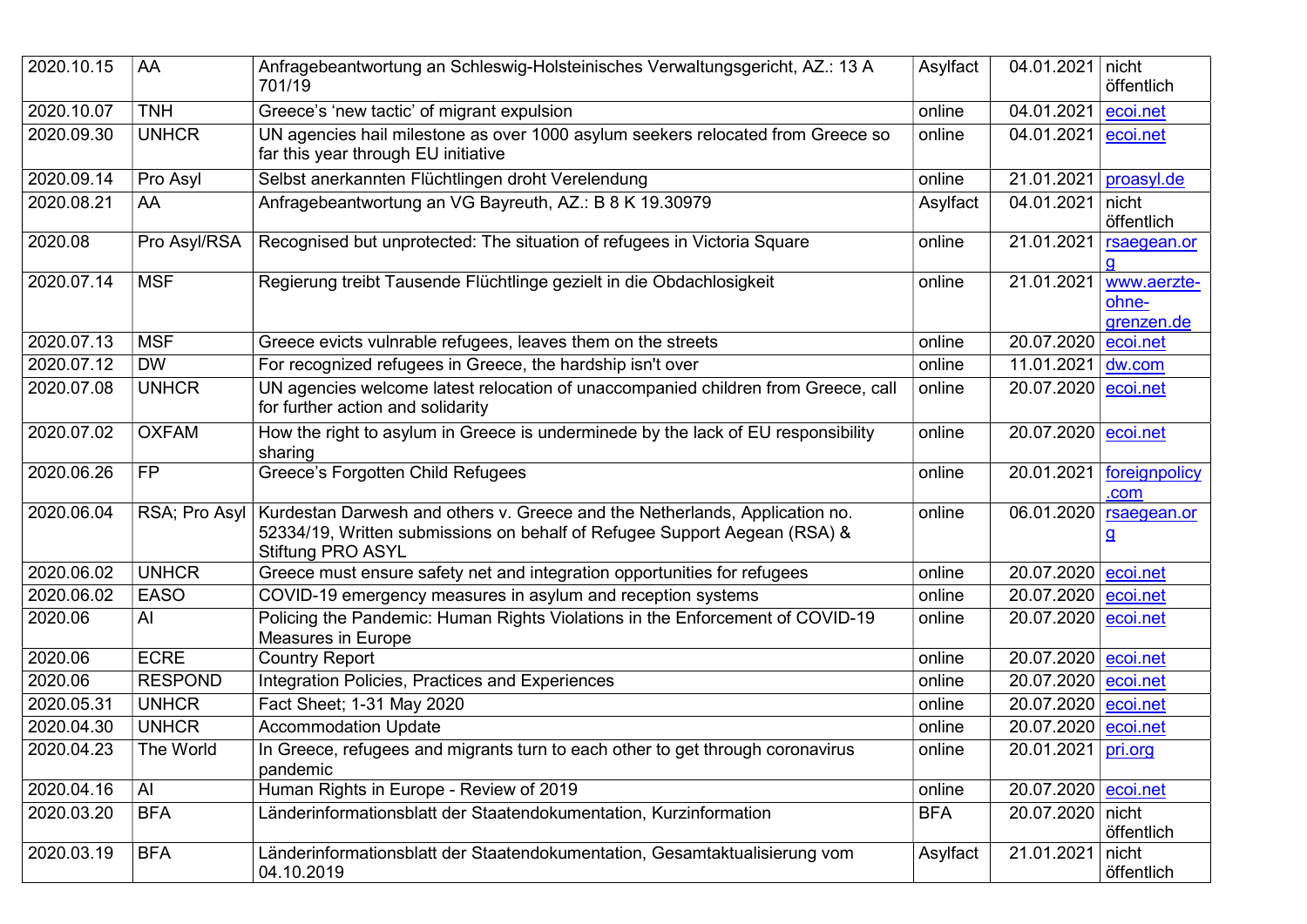| 2020.03.05 | <b>BT</b>                | Änderungen im griechischen Asylgesetz - Sachstand                                                                            | online   | 19.01.2021                 | bundestag.d         |
|------------|--------------------------|------------------------------------------------------------------------------------------------------------------------------|----------|----------------------------|---------------------|
| 2020.03.04 | <b>FH</b>                | Freedom in the World 2020                                                                                                    | online   | 20.07.2020 ecoi.net        |                     |
| 2020.03.02 | <b>TNH</b>               | Greece vows to suspend asylum applications                                                                                   | online   | 20.07.2020                 | ecoi.net            |
| 2020.02.13 | Le Monde<br>Diplomatique | In der Falle von Moria                                                                                                       | online   | 20.07.2020 ecoi.net        |                     |
| 2020.02.04 | <b>ILGA</b>              | Annual Review of the Human Rights Situation of LGBTI People in Europe and Central<br>Asia 2020                               | online   | 20.07.2020 ecoi.net        |                     |
| 2020.02    | rosalux                  | Gestrandete Kinder: Exklusion und Ausbeutung unbegleiteter Minderjähriger in<br>Griechenland, Spanien und Italien            | online   | 20.07.2020 ecoi.net        |                     |
| 2020.02    | R <sub>l</sub>           | Seeking Asylum in Greece: Women and Unaccompanied Children Struggle to Survive                                               | online   | 20.01.2021                 | ecoi.net            |
| 2020.02    | <b>RESPOND</b>           | Reception Policies, Practices and Responses                                                                                  | online   | 20.01.2021                 | ecoi.net            |
| 2020.01.28 | AA                       | Anfragebeantwortung an VG Leipzig, AZ.: 6 K 1445/18.A                                                                        | Asylfact | 20.07.2020                 | nicht<br>öffentlich |
| 2020.01.08 | <b>ECRE</b>              | Deaths and Push-backs Continue, Racist Attack on Hosting Centre for<br>Unaccompanied Children, Camp Conditions Deteriorating | online   | 21.01.2021                 | ecoi.net            |
| 2020       | <b>ARTICLE 19</b>        | The Global Expression Report 2019/2020                                                                                       | online   | 04.01.2021                 | ecoi.net            |
| 2020       | <b>EKKE</b>              | From reception to integration: Migrant populations in Greece during and in the<br>aftermath of the crisis                    | online   | 19.01.2021                 | ecoi.net            |
| 2019.12.04 | AA                       | Anfragebeantwortung an VG Berlin                                                                                             | Asylfact | 20.07.2020 nicht           | öffentlich          |
| 2019.12    | Raphaelswerk             | Information for refugees who are returned to Greece                                                                          | online   | 20.01.2021                 | ecoi.net            |
| 2019.11    | rosalux                  | Children cast adrift; The exclusion and exploitation of unaccompanied minors (UAMs)<br>National report: Greece               | online   | 21.01.2021                 | ecoi.net            |
| 2019.08.23 | AA                       | Anfragebeantwortung an VG Potsdam, AZ.: 11 K 3355/17.A                                                                       | Asylfact | 20.07.2020 nicht           | öffentlich          |
| 2019.08.21 | <b>OMCT</b>              | No end in sight; the mistreatment of asylum seekers in Greece                                                                | online   | 02.10.2019 ecoi.net        |                     |
| 2019.07.31 | <b>ACCORD</b>            | Anfragebeantwortung: Lage minderjähriger anerkannter Flüchtlinge                                                             | online   | 02.10.2019 ecoi.net        |                     |
| 2019.06    | Pro Asyl                 | Structural failure: Why Greece's reception system failed to provide sustainable<br>solutions                                 | online   | 02.10.2019 ecoi.net        |                     |
| 2019.05.31 | <b>UNHCR</b>             | Returns from Greece to Turkey                                                                                                | online   | 02.10.2019 ecoi.net        |                     |
| 2019.05    | <b>ECRE</b>              | Housing out of reach? The reception of refugees and asylum seekers in Europe                                                 | online   | 02.10.2019 ecoi.net        |                     |
| 2019.04.26 | Al                       | Gefangen auf den griechischen Inseln                                                                                         | online   | 02.10.2019 <u>ecoi.net</u> |                     |
| 2019.04.11 | <b>HRW</b>               | Greece in Denial About Police Detention of Lone Kids                                                                         | online   | 02.10.2019 ecoi.net        |                     |
| 2019.03.21 | <b>UNHCR</b>             | Refugees in Greece still exposed to racist violence                                                                          | online   | 10.04.2019 ecoi.net        |                     |
| 2019.03.18 | <b>MSF</b>               | EU-Turkey deal continues cycle of containment and despair                                                                    | online   | 10.04.2019 ecoi.net        |                     |
| 2019.03.04 | CoE-PACE                 | The situation of migrants and refugees on the Greek islands: more needs to be done                                           | online   | 10.04.2019 ecoi.net        |                     |
| 2019.03    | <b>ECRE</b>              | <b>Country Report Greece</b>                                                                                                 | online   | 10.04.2019 ecoi.net        |                     |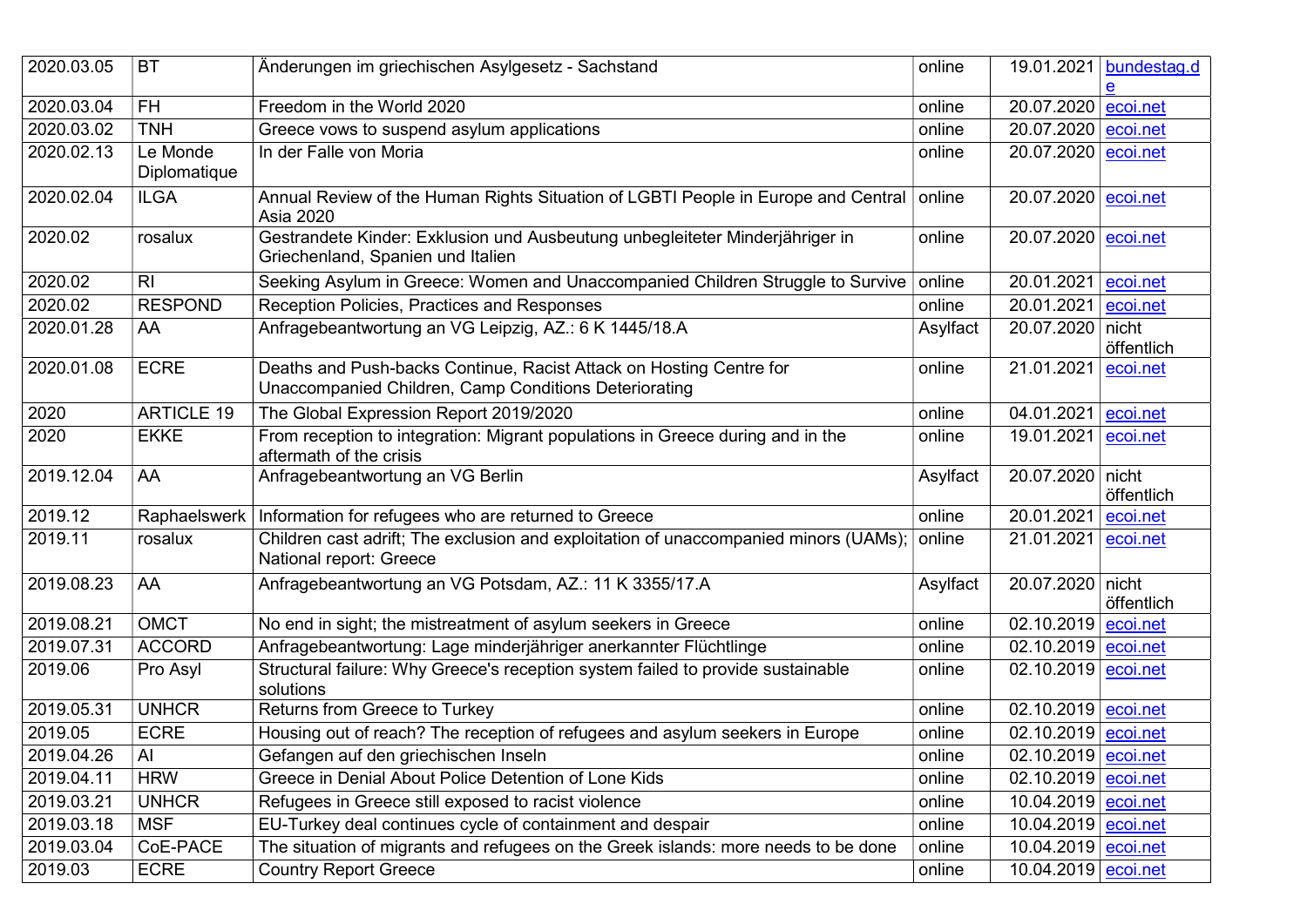| 2019.01.07 | Pro Asyl                 | Abschiebungen ins Nichts: Zur Situation von anerkannten Flüchtlingen in<br>Griechenland                                                                                                                                                                                               | online      | 10.04.2019 ecoi.net        |                     |
|------------|--------------------------|---------------------------------------------------------------------------------------------------------------------------------------------------------------------------------------------------------------------------------------------------------------------------------------|-------------|----------------------------|---------------------|
| 2018.12.06 | AA                       | Anfragebeantwortung an VG Stade, AZ.: 10 A 1632/18                                                                                                                                                                                                                                    | <b>MILo</b> | 10.04.2019 nicht           | öffentlich          |
| 2018.11.30 | AI                       | Another winter of discontent on the Greek islands                                                                                                                                                                                                                                     | online      | $10.04.2019$ ecoi.net      |                     |
| 2018.11.27 | <b>OHCHR</b>             | Common core document forming part of the reports of States parties                                                                                                                                                                                                                    | online      | 10.04.2019 ecoi.net        |                     |
| 2018.11.06 | CoE-<br>CommDH           | Report of the Commissioner for Human Rights of the CoE Dinja Mijatovic following<br>her visit to Greece from 25 to 29 June 2018                                                                                                                                                       | online      | 10.04.2019 $ ecoi.net$     |                     |
| 2018.10    | <b>UNHCR</b>             | Country Report Greece 2018 Inter-agency Participatory Assessment Report                                                                                                                                                                                                               | online      | 10.04.2019 ecoi.net        |                     |
| 2018.09.26 | AA                       | Anfragebeantwortung an VG Greifswald, AZ.: 4 A 768/17 as HGW                                                                                                                                                                                                                          | Asylfact    | 10.04.2019 nicht           | öffentlich          |
| 2018.09.26 | AA                       | Anfragebeantwortung an VG Schwerin, AZ.: 3 A 4505/17 As SN                                                                                                                                                                                                                            | Asylfact    | 10.04.2019                 | nicht<br>öffentlich |
| 2018.08.30 | Pro Asyl                 | Lebensbedingungen international Schutzberechtigter in Griechenland, Update                                                                                                                                                                                                            | online      | 10.04.2019 ecoi.net        |                     |
| 2018.06.08 | <b>BioMed</b><br>Central | A qualitative study to explore stakeholders' perspective on the healthneeds of Syrian<br>refugees in Greece following the 2016 EU-Turkey agreement                                                                                                                                    | online      | 31.08.2018 ecoi.net        |                     |
| 2018.06    | <b>IOM</b>               | Refugee and Migrant Children in Europe; Overview of Trends; January-June 2018                                                                                                                                                                                                         | online      | 10.04.2019 $ ecoi.net$     |                     |
| 2018.05    | <b>UNHCR</b>             | UNHCR comments on the Draft Law on the "Transposition into Greek Legislation of<br>the provisions of Directive 2013/33/EU of EP and of the Council of 26th June 2013<br>laying down standards for the reception of applicants for international protection, plus<br>other provisions" | online      | 31.08.2018 <u>ecoi.net</u> |                     |
| 2018.03    | <b>ECRE</b>              | Country Report: Greece, 2017 Update                                                                                                                                                                                                                                                   | online      | 31.08.2018 <u>ecoi.net</u> |                     |
| 2018.03    | <b>ECRE</b>              | Asylum systems in 2017; Overview of developments from selected European<br>countries                                                                                                                                                                                                  | online      | 31.08.2018 ecoi.net        |                     |
| 2018.02.09 | <b>UNHCR</b>             | Refugee women and children face heightened risk of sexual violence amid tensions<br>and overcrouwding at reception facilities on Greek islands                                                                                                                                        | online      | 27.02.2018 ecoi.net        |                     |
| 2018.02.07 | AA                       | Anfragebeantwortung an VG Köln, AZ.: 3 K 4428/17.A                                                                                                                                                                                                                                    | Asylfact    | 31.08.2018 nicht           | öffentlich          |
| 2018.01.24 | <b>BFA</b>               | Anfragebeantwortung: Asylstatus nach Ablauf der Karte                                                                                                                                                                                                                                 | <b>BFA</b>  | 31.08.2018 nicht           | öffentlich          |
| 2018.01.23 | Balkan Insight           | Unsafe Haven: Life and Death for LGBT Refugees                                                                                                                                                                                                                                        | online      | 27.02.2018 ecoi.net        |                     |
| 2018.01.23 | <b>HRW</b>               | Asylum-Seeking Kids Locked Up in Greece                                                                                                                                                                                                                                               | online      | 27.02.2018 ecoi.net        |                     |
| 2017.11.02 | <b>IFRC</b>              | Refugees and Migrants voices - Survey of the Red Cross on feedback from migrants<br>and refugees in Greece                                                                                                                                                                            | online      | 27.02.2018 ecoi.net        |                     |
| 2017.11.02 | <b>IKRK</b>              | Kurzbericht zu Lebensbedingungen von Flüchtlingen und Migranten                                                                                                                                                                                                                       | online      | 24.11.2017 ecoi.net        |                     |
| 2017.11    | <b>UNHCR</b>             | The Greece Cash Alliance                                                                                                                                                                                                                                                              | online      | 04.12.2017                 | unhcr.org           |
| 2017.07.07 | <b>BFA</b>               | Anfragebeantwortung: Medizinische Versorgung Schutzberechtigte; Medikamente                                                                                                                                                                                                           | <b>BFA</b>  | 31.08.2018 nicht           | öffentlich          |
| 2017.07.07 | Coe-PACE                 | Refugees at risk in Greece                                                                                                                                                                                                                                                            | online      | 24.11.2017                 | ecoi.net            |